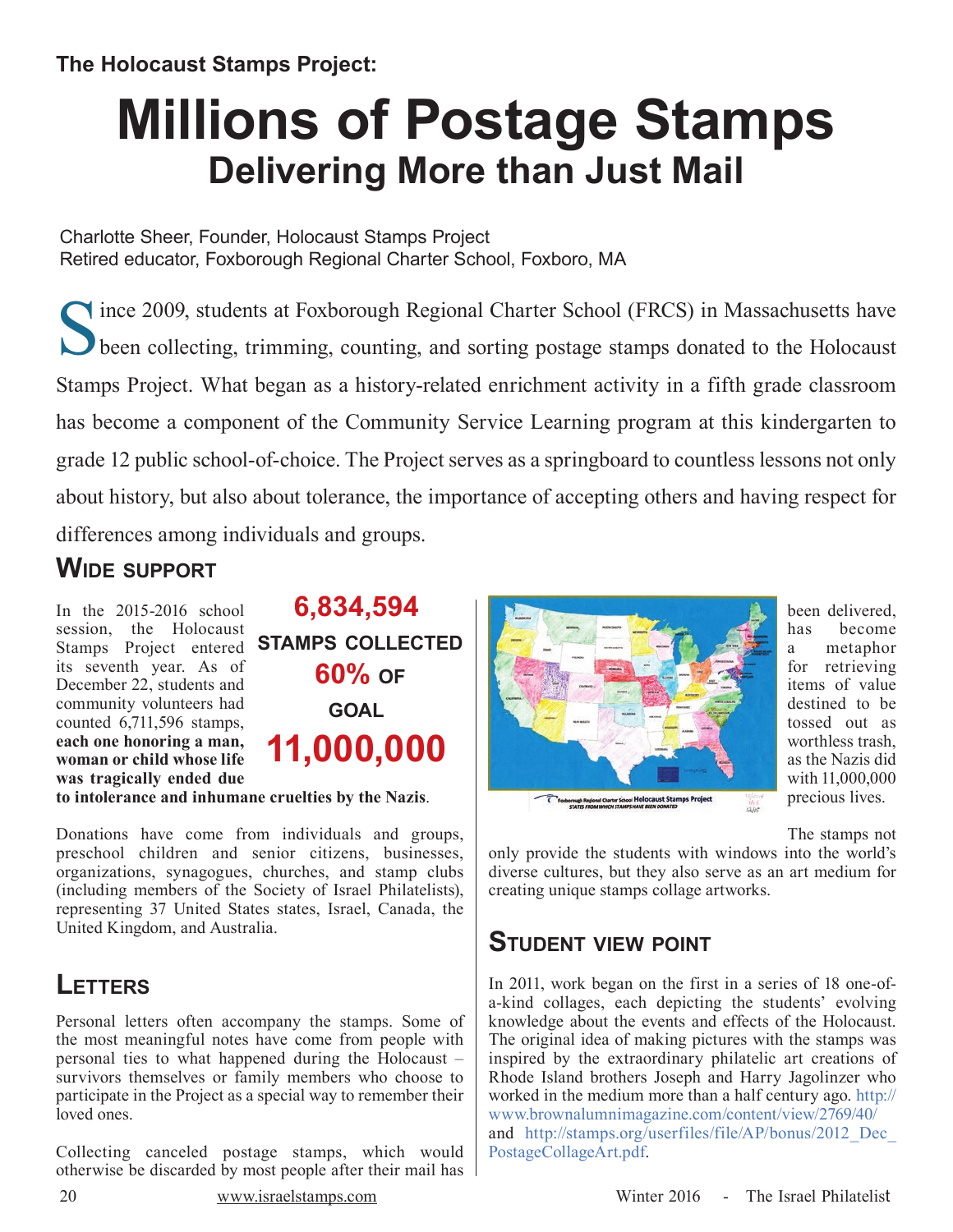#### **Community education**

To extend learning opportunities beyond the classroom and into the community-at-large, the Holocaust Stamps Project will sponsor its second annual Open House on Sunday, May 1, 2016. The event is scheduled to coincide with observance of Yom HaShoah (Holocaust Remembrance Day) which occurs this year on May 4, 2016. Each of the completed stamps collages, as well asthose on which work is underway, will be on display. Guests may have an opportunity to meet some of the student artists.

The theme for the event will be "Honoring the Righteous



Gentiles". A new collage bearing the same title is being designed and the work-inprogress will be on exhibit.

A special guest has been invited to share the remarkable

# **Celebrating our diversity!**

One of the new artworks, "Different People, One World Community – Celebrating Our Diversity!" will be assembled by the youngest children in the school, kindergarten students, whose connection to the Project begins when they use thousands of the donated stamps to learn and practice counting by 5's, 10's, and 100's.

At the opposite end of the participation spectrum, one high school student recently based his college application essay on the personal impact of having been involved with the Holocaust Stamps Project at FRCS.



BryAnn Nicholson has the special honor of placing one of the first stamps on the newest 18 x 24 inch Holocaust Stamps Project collage, "Different People, One World Community, – Celebrating our Diversity!" The three people figures are formed of geometric shapes to reinforce the kindergarten students' math concepts.

Each will be filled with stamps from around the world, bearing colorful and varied images of faces and people involved in different activities.

story of his grandparents' involvement in the rescue of hundreds who were impacted by Nazi terror. In 2005, Yad Vashem presented the family with documentation recognizing their late relative with the title Righteous Among Nations, a designation reserved for those who put themselves as risk to save Jewish lives. The event will be open to the public, *but registration will be requested for planning purposes.*

At the first Holocaust Stamps Project Open House in April, 2015, Lisa Einstein, a board member of Boston 3G (a third generation Holocaust survivors' organization), shared the story of how her Hungarian grandmother, Eva Reisner, survived the horrors of Auschwitz. This customdesigned pendant necklace was given to Ms. Einstein as a thank you gift. It was created from stamps donated to the Holocaust



Stamps Project, including a Hungarian stamp with a Budapest postmark and an Israeli stamp symbolizing the family's eventual aliyah to the Holy Land.



Rylan Scammon uses stamps donated to the Holocaust Stamps Project to practice counting by tens in his kindergarten class at Foxborough Regional Charter School



Kindergarten teacher, Heidi Solivan, engages some students in counting hundreds of the donated stamps. This year the youngest members of the FRCS community will begin work on their own stamps collage for the Holocaust Stamps Project, inspired by their year long study of the importance of different people working together as a Community..